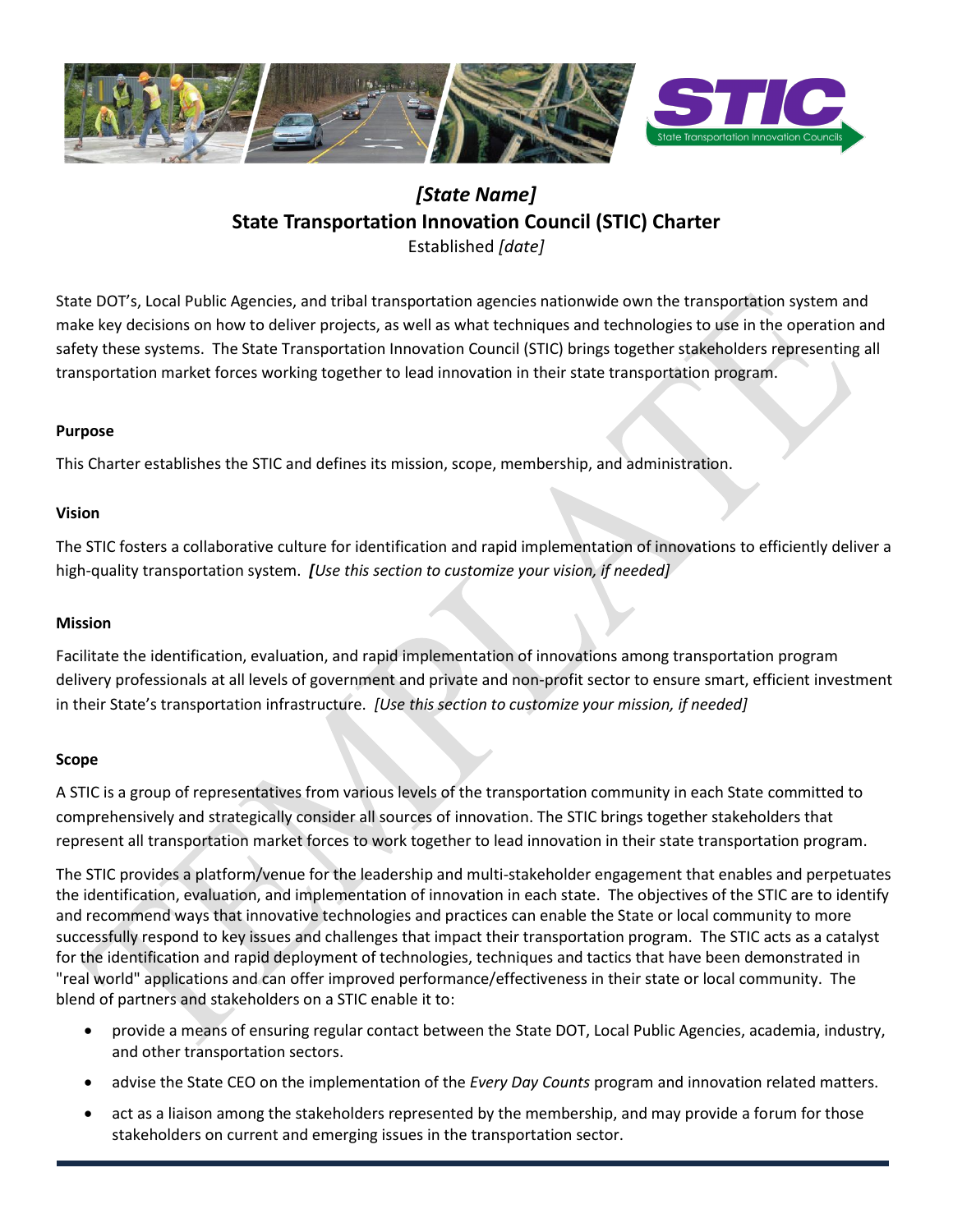

- provide a forum for discussing and proposing solutions to transportation-related problems.
- develop a process to identify technologies, tactics and techniques on which to focus implementation efforts.
- mobilize champions within the state who are committed to the evaluation and implementation of identified technologies, tactics and techniques.
- provide leadership to promote and support rapid implementation of technologies, tactics and techniques.
- monitor performance to ensure innovations move into standard practice.
- share information with all stakeholders through meetings, workshops, and conferences.
- share achievements and collaborate with the National STIC Network to learn about innovations being advanced throughout the country (i.e. participate in National STIC Network meetings, EDC Regional Summits, Innovation Peer Exchanges, etc).
- *[Use this section to customize your scope, if needed]*

### **Membership**

The broader the diversity of the transportation industry represented on the STIC, the greater the opportunity to be comprehensive in performing the actions noted above. The STIC will best be served by membership that reflects a balanced cross-section of transportation interests, including entities from various geographic locations and agencies of varying size. Membership should include the following:

- State DOT
- Federal Highway Administration (FHWA)
- Local Technical Assistance Program (LTAP)
- Local Public Agencies (LPAs)
- Industry Associations (APWA, NACE, NACO, etc…)
- Tribal representation (if applicable)
- Research liaison or Research Advisory Committee (RAC)
- Metropolitan Planning Organizations (MPOs)
- **Contractors**
- **Consultants**
- Federal Resource Agency
- University Transportation Center (if applicable)

### *[Use this section to customize your membership agencies or organizations, if needed.]*

In addition, subject matter experts and other advisory members may be invited to attend STIC meetings as nonvoting members.

The STIC will be co-chaired by the State CEO, or their delegate, and the FHWA Division Administrator. STIC members are encouraged to rotate representation from their organizations to maintain fresh ideas, sustain energy in promoting innovations, and provide a broader knowledge of the STIC activities. It is recommended that STIC members are appointed for 2-year terms.

# **Meetings**

The STIC will meet *[. . . use this section to set the meeting interval, we would suggest quarterly, at a minimum, to maintain momentum]* at a time and place set by the Co-Chairs. In addition, the STIC may be convened to address time-critical topics as deemed necessary by the Co-Chairs.

To maximize the cohesion of the STIC and maintain its momentum, members are expected to attend all meetings. Attendance may be in person or any two-way, interactive communications means, such as conference call or video conference. If necessary, a member may be represented by a designated alternate. A majority of voting members should agree on the recommendation of annual STIC Incentive projects that are submitted to FHWA for funding approval (please note that FHWA is a non-voting member for the purposes of funding recommendations).

Items presented for STIC review will be circulated electronically for members' review far enough in advance of the meeting to allow members time to review the documents in a meaningful way.